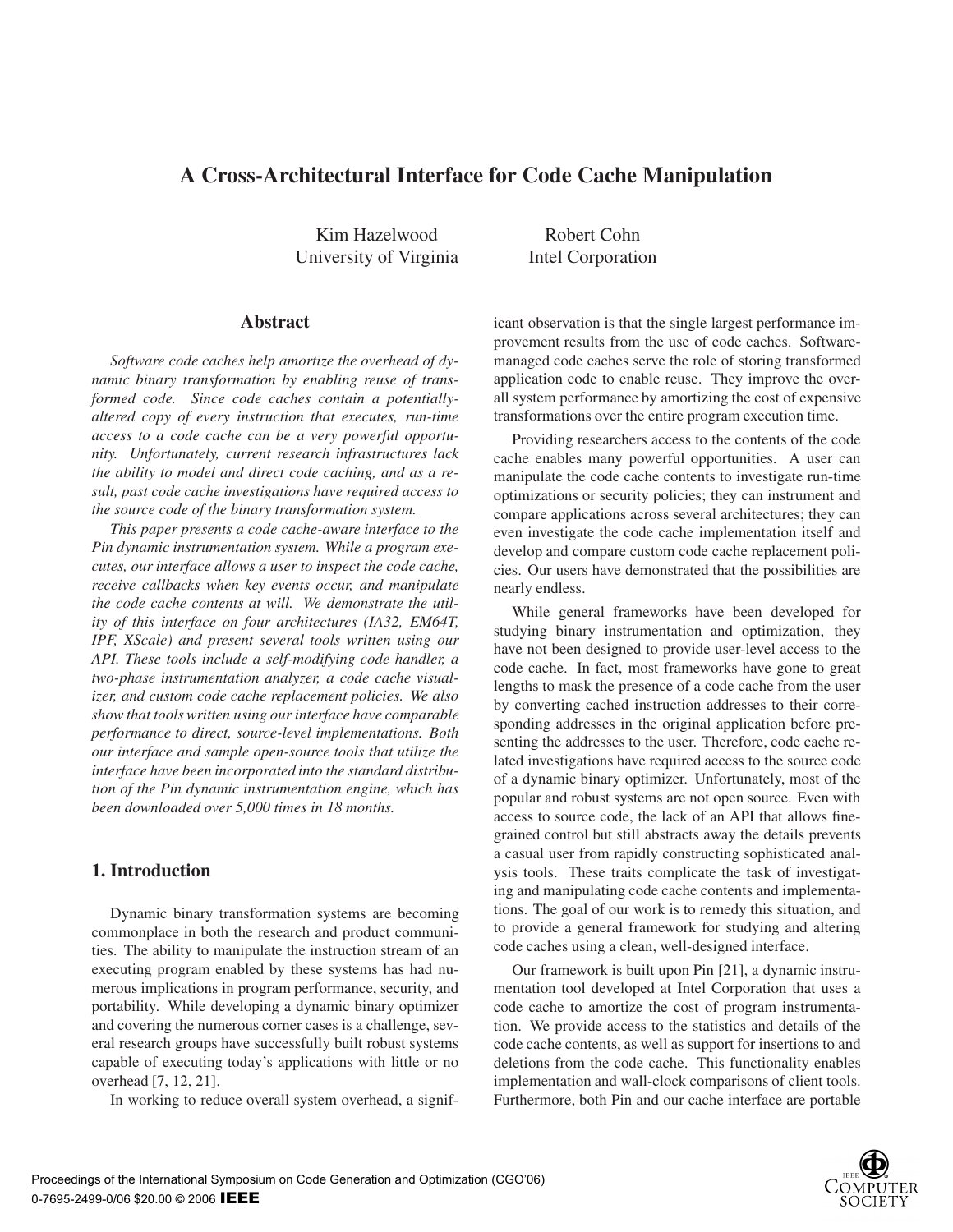across four Intel architectures: IA32 (32-bit x86), EM64T (64-bit x86), IPF (64-bit Itanium), and XScale (ARM). Therefore, a user can evaluate their technique on four architectures using the same platform-independent API. Finally, an added benefit of building our system upon Pin is that users also have access to Pin's instrumentation client interface, which provides support for lightweight profiling and source-level information about the executing application.

To our knowledge, this is the first body of work that focuses on a client interface to code caches. Furthermore, this is the first work that compares code cache behavior across multiple architectures. The specific contributions of this paper are as follows:

- An introduction and evaluation of a general framework for code cache investigation and manipulation in the Pin dynamic instrumentation system.
- An investigation and comparison of code cache behavior on four different instruction-set architectures: IA32, EM64T, IPF, and XScale.
- An overview of several plug-in tools written using our code cache interface, including a self-modifying code handler, a two-phase instrumentation analyzer, a cache visualization GUI, and custom code cache replacement algorithms.

The remainder of the paper is organized as follows. Section 2 provides a brief overview of the Pin dynamic instrumentation tool as well as a historical review of code caches. Section 3 introduces the C/C++ API of the code cache interface that can be used to build ISA-independent tools and quantifies the overhead of using our API as compared to native Pin performance. Section 4 describes several example tools that were written using the interface. Finally, Section 5 summarizes our contributions and concludes.

# **2. Background**

In this section, we describe several of the existing dynamic binary transformation systems, and provide an overview of the role of code caches in their implementation. Then we discuss the Pin dynamic instrumentation system, upon which our interface was built, and describe the internal structure and algorithms implemented in its code cache.

#### **2.1. Dynamic Binary Transformation**

Several systems fall under the category of dynamic binary transformation systems. Dynamic optimizers, such as HP's Dynamo and DELI [4, 13], HP/MIT's DynamoRIO [7], University of Virginia's Strata [25], and University of Minnesota's ADORE [10] perform run-time opti-



**Figure 1. Software architecture of the code cache plug-in interface.**

mizations in a transparent manner in order to improve performance and/or enhance security. Other systems, such as IBM's DAISY and BOA [1, 15], and Transmeta's CMS [12] focus on dynamic translation to allow pre-compiled applications to run on new or incompatible hardware. Still other systems use binary transformation to introduce instrumentation to existing applications, such as Intel's Pin [21], Julian Seward's Valgrind [22], Microsoft's Detours and Vulcan [20, 26], University of Maryland's Dyninst [8], and Sun's DTrace [9]. Finally, systems such as IBM's Jikes RVM [2] perform adaptive re-optimization in addition to just-in-time compilation of Java programs.

Nearly all dynamic binary transformation systems employ one or more *code caches* to store altered copies of the original instructions. This approach has been very successful in amortizing the costs of transformation, often resulting in a net performance improvement of the overall system.

# **2.2. Pin Overview**

Pin [21] is a dynamic binary rewriting system developed at Intel Corporation. It supports IA32, EM64T, ARM and IPF programs for Linux, Windows, and FreeBSD. Pin was designed with instrumentation in mind. Hence, instrumenting a program is both easy and efficient. A user can write instrumentation tools using an API that is rich enough to allow many plug-ins to be source compatible for all the supported instruction sets. Pin allows a tool to insert function calls at any point in the program. It automatically saves and restores registers so the insert call does not overwrite application registers. Pin reallocates registers and inlines instrumentation to improve performance.

Figure 1 illustrates Pin's software architecture. At the highest level, Pin consists of a virtual machine (VM), a code

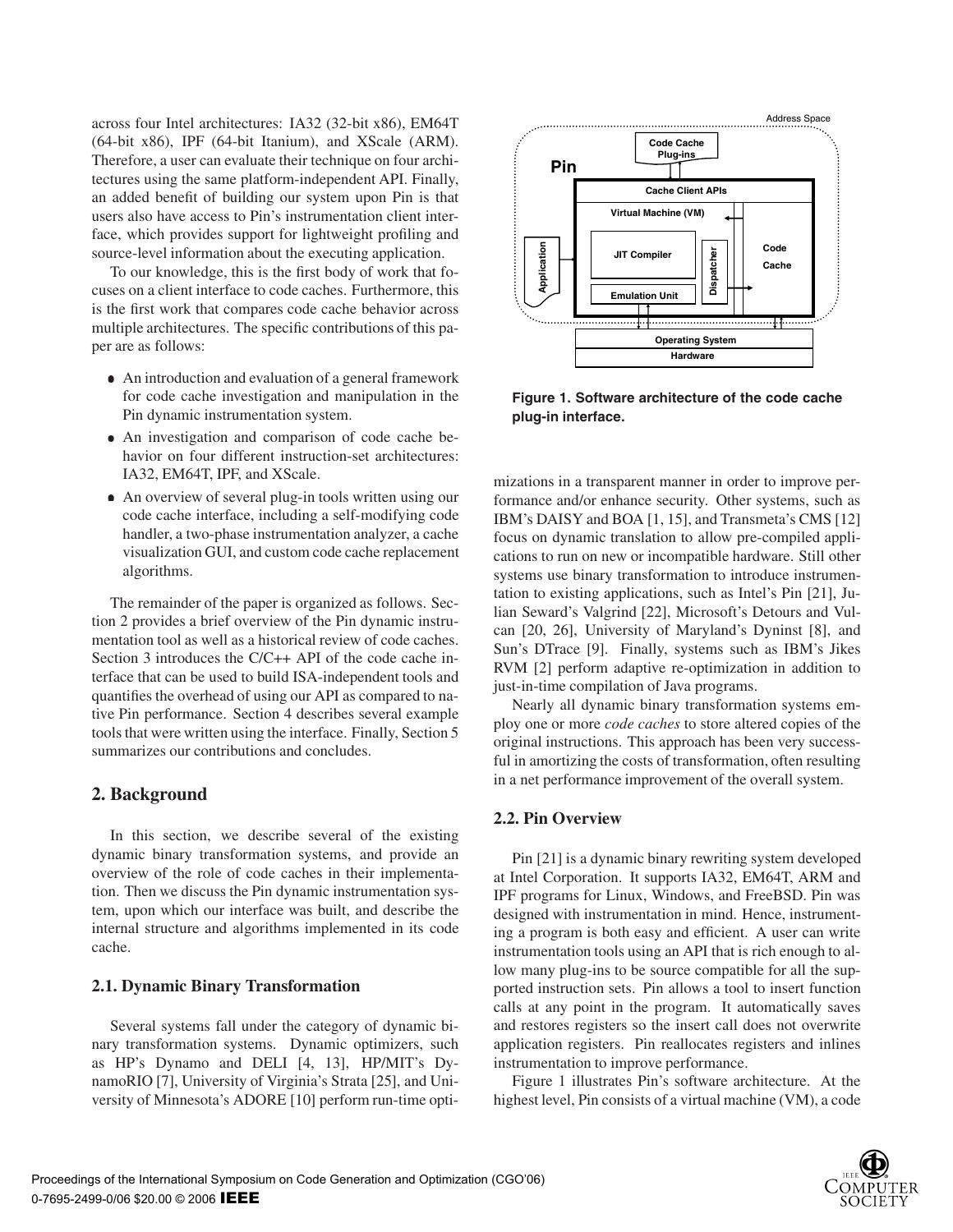cache, and an instrumentation API invoked by Pintools. The VM consists of a just-in-time compiler (JIT), an emulator, and a dispatcher. After Pin gains control of the application, the VM coordinates its components to execute the application. The JIT compiles and instruments application code, which is then launched by the dispatcher. The compiled code is stored in the code cache. Entering/leaving the VM from/to the code cache involves saving and restoring the application register state. The emulator interprets instructions that cannot be executed directly, such as system calls that require special handling from the VM. Since Pin sits above the operating system, it can only capture user-level code.

A thorough description of the internal functionality of Pin is provided by Luk et al. [21].

#### **2.3. Pin's Code Cache Structure**

Like many other binary modifiers, Pin uses a code cache to amortize its overhead. Pin's code cache is partitioned into multiple equal-sized *cache blocks* (see Figure 2) that are generated on demand. This configuration allows the code cache to adapt to increasing application requirements. In the default case, each cache block is sized at (PageSize \* 16), which evaluates to 64 KB on IA32, EM64T and XScale, and 256 KB on IPF. Pin's entire code cache is unbounded by default on IA32, EM64T and IPF, while a 16 MB limit is placed on the XScale code cache due to a hard limit on XScale resources. Users may override the code cache or block size limits via command-line switches. Alternatively, users may dynamically adjust these values at run time using our client API as we will describe in Section 3.

Code traces – or more specifically *superblocks* – are used as the basis for instrumentation and code caching in Pin. Unlike other systems, which provide a separate cache for basic blocks and superblocks, Pin combines all regions into a single code cache. Just before the first execution of a basic block, Pin speculatively creates a straight-line trace of instructions that is terminated by either (1) an unconditional branch, or (2) an instruction count limit. The first termination condition – unconditional branches – is very different from other dynamic transformation systems which follow the execution path through unconditional branches while generating traces [14]. Pin's approach stems from the fact that it is designed to be an instrumentation system, so it made more sense to ensure that traces reside in contiguous memory before allowing users to add instrumentation.

After generating a trace, Pin immediately places it in the code cache and updates the cache directory. The directory is a hash table of code cache contents that is indexed by both the original application address of the first instruction in the trace and a register binding at that trace entrance:  $\langle$  original PC, register Binding  $\rangle$ . Recording the register bindings allows Pin to reallocate registers across trace



**Figure 2. Pin's code cache consists of multiple cache blocks. Traces are inserted at the** *top* **of a cache block. Exit stubs are inserted at the** *bottom***.**

boundaries. A side-effect is that multiple traces may exist in the code cache with the same starting address but different register bindings.

For every potential off-trace path, Pin generates an exit stub, which redirects control back to the VM and passes information about the next trace to execute. Over time, Pin will patch any branches targeting exit stubs directly to the target trace in the code cache (this process is also called *linking*). For this reason, the code cache is configured such that the exit stubs are geographically separated from the traces, as shown in Figure 2. This configuration is designed to improve the hardware instruction-cache performance because in the common case, traces will branch to other nearby traces and not to the distant exit stubs.

Pin links cached traces proactively. As each trace is inserted into the code cache, all off-trace branches are immediately patched to any targets that already reside in the code cache. For those targets not yet present, a special marker is placed in the code cache directory. This marker allows future traces to link any previously-generated branches in other traces to the new trace.

To keep memory usage under control, Pin employs a shared code cache across all threads in a multithreaded application, and employs a staged flush algorithm to handle code invalidations and other consistency events. Each cache block (see Figure 2) has an associated stage that indicates the number of flushes that have been triggered since the program began. As each thread enters the VM, it is redirected to the cache blocks marked with the latest stage, and the thread count for the previous stage is decremented. When the thread count for a particular stage reaches zero, the space allocated for all cache blocks marked with that stage is freed.

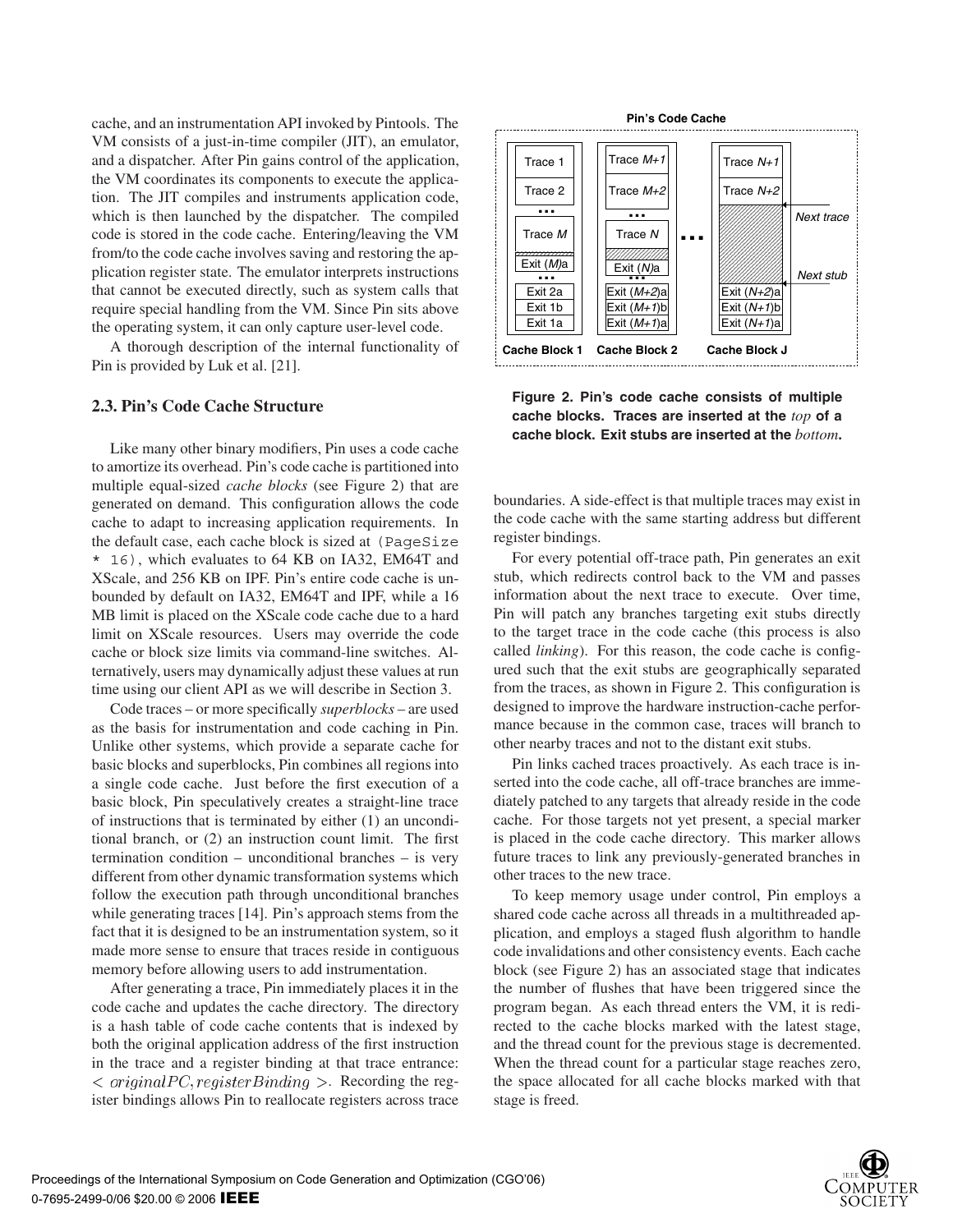| <b>Callbacks</b>     | <b>Actions</b>          | Lookups              | <b>Statistics</b>    |
|----------------------|-------------------------|----------------------|----------------------|
| PostCacheInit        | <b>FlushCache</b>       | TraceLookupID        | MemoryUsed           |
| <b>TraceInserted</b> | <b>FlushBlock</b>       | TraceLookupSrcAddr   | MemoryReserved       |
| TraceRemoved         | InvalidateTrace         | TraceLookupCacheAddr | CacheSizeLimit       |
| TraceLinked          | <b>UnlinkBranchesIn</b> | BlockLookup          | CacheBlockSize       |
| TraceUnlinked        | UnlinkBranchesOut       |                      | <b>TracesInCache</b> |
| CodeCacheEntered     | ChangeCacheLimit        |                      | ExitStubsInCache     |
| CodeCacheExited      | ChangeBlockSize         |                      |                      |
| CachelsFull          | NewCacheBlock           |                      |                      |
| OverHighWaterMark    |                         |                      |                      |
| CacheBlockIsFull     |                         |                      |                      |

**Table 1. A subset of the actions and opportunities available in the code cache API.**

# **3. The Code Cache API**

Now that we understand the structure of Pin and its code cache, we can describe our interface for inspecting and controlling the code cache. We implemented the API using a methodology similar to Pin's existing approach to userdefined instrumentation. The software architecture is depicted in Figure 1. As the figure indicates, there are three programs executing: the input application (such as a SPEC benchmark), the Pin instrumentation system, and the user's code cache plug-in that alters the cache contents, specifies the replacement policy, and/or collects code cache information from Pin. The cache plug-in communicates with Pin using our code cache plug-in API described in this section.

# **3.1. The Client Interface**

The API calls we provide to our users (shown in Table 1) can be grouped into four categories: callbacks, actions, lookups, and statistics. *Callbacks* allow our users to be notified when key code cache events occur. *Actions* can be invoked any time the plug-in has control (such as during a callback). *Lookups* provide access to Pin's internal data structures that keep track of the code cache's contents. Finally, the plug-in can inspect *statistics*. We discuss each of these categories in the following paragraphs.

**Callbacks** Our API allows a user to register routines to be executed after specific events (such as initialization, insertions, etc.) occur in the code cache. These routines give the client tools an opportunity to "gain control" of the executing application in order to perform whatever actions they wish. Implementing a code cache replacement policy, for example, simply requires a user to register a routine that will be called any time the code cache exceeds a high water mark and/or completely fills. Ten events for which we provide callbacks are listed in the leftmost column of Table 1.

**Actions** While the callback opportunities in the previous section allow a client to gain control, the API routines in this section allow a client to then invoke actions in the code cache. One particularly useful action is trace invalidation. Users have found that this action allows them to direct the regeneration of code (after it is determined to be *hot*, for example). After an invalidation, the code will likely be regenerated, and during that phase, the user can add new instructions or change some other trait of the newly-generated code before it is re-inserted into the code cache.

While trace invalidation is a single API call to our users, it actually performs quite a bit of work behind the scenes. This includes converting the program address to a code cache address (if necessary), unlinking all incoming and outgoing branches that originate from or target other cached traces, updating all of the internal data structures, ensuring correctness in light of multithreading concerns (i.e., ensuring that no other thread is executing the invalidated trace), etc. All of this complexity is masked from our users and is embedded into a single API call.

**Cache Lookup** The API routines in the *lookup* category allow a plug-in to directly access the code cache directory that contains information about all of the traces and exit stubs in the code cache. As described in Section 2.3, the directory is simply a hash table that contains the entries and details of traces currently residing in the code cache. This information can be used either to collect information or to guide actions. Invalidating a trace, for example, requires knowledge of either the original program address or the code cache address. The mapping from original to code cache addresses is available via code cache lookup routines.

**Statistics** Our final API category exports various summary statistics concerning the contents, history, and footprint of the code cache. These statistics can be useful not only for an analysis of the code cache's contents, but also to trigger code cache events (such as trace invalidation or full code cache flushes) if called for by the design.

**Summary** In this section, we provided a high-level view of our API for writing code cache manipulation tools, and

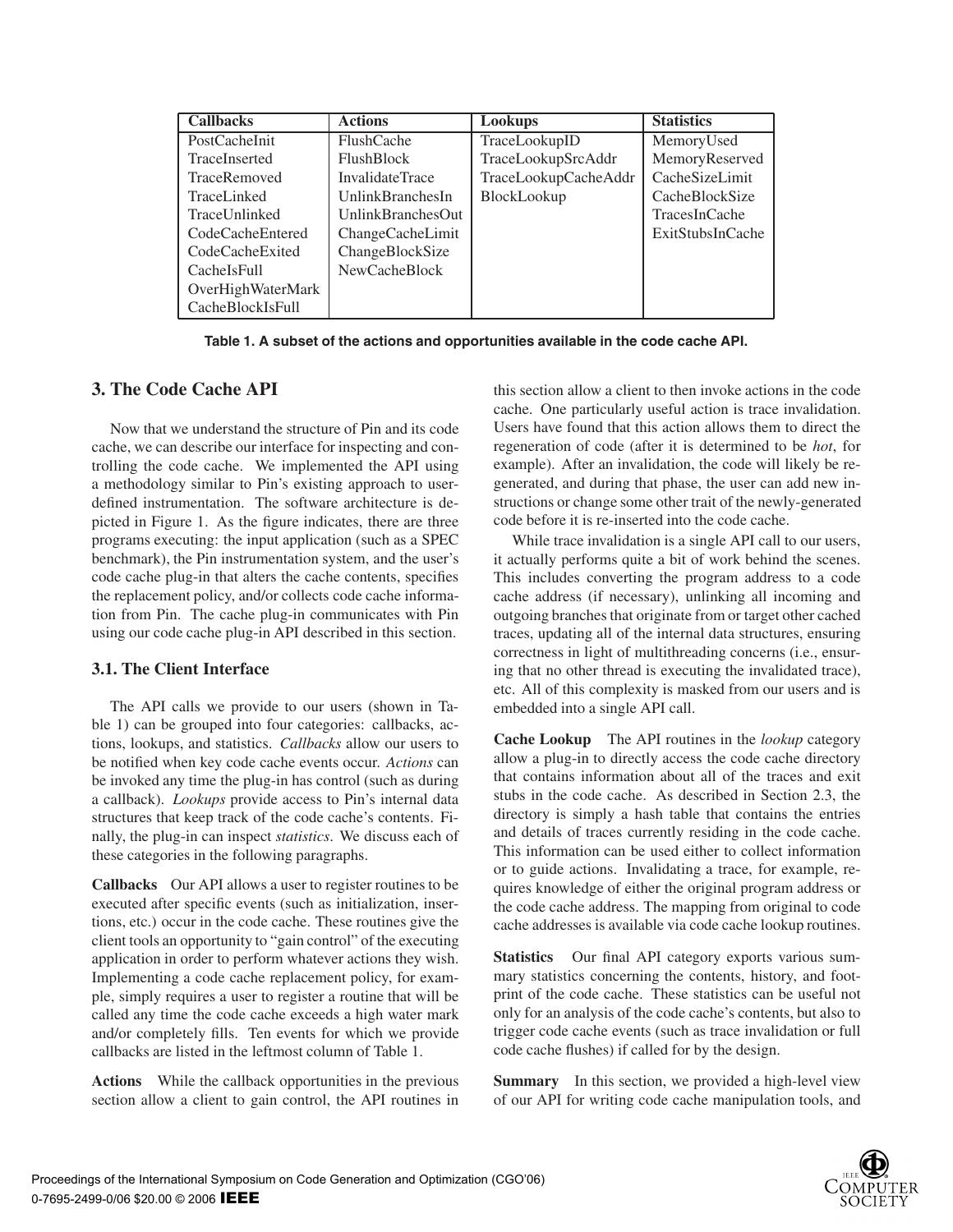

**Figure 3. Wall-clock performance comparison of Pin without callbacks to Pin with various code cache callback combinations. All values are relative to native performance (without Pin). Values below 100% represent speedups with respect to native performance.**

more detailed information is available in the full Pin manual [11]. It's important to emphasize that the code cache API is provided *in addition to* Pin's extensive instrumentation API defined in the user manual. Therefore tools can be designed that perform both instrumentation and code cache manipulation, as we will demonstrate in Section 4.

#### **3.2. System Performance**

From a usability standpoint, our goal was is to provide as much information about and access to the code cache as possible without sacrificing the overall system performance. For many of our users' applications, it is very important that the performance of a plug-in style implementation approaches the performance of a direct source-code implementation in order to enable fair, wall-clock comparisons of multiple design choices. For instance, the performance of a code cache management policy implemented using our API should provide a realistic representation of the performance of a direct implementation of that policy.

One way we accomplished this goal is that all of the callbacks out to a client's routines occur at a point when Pin's VM has control (i.e., Pin's own code is executing, not the application's code). Therefore, there is no need to perform an expensive state switch to/from the application's register state in order to execute a user's callback routine. (Note: This register state switch is a major cause of slowdown in standard binary instrumentation.) This fact allows us to provide our code cache interface with a much lower performance penalty than standard instrumentation tasks.

To confirm that our API doesn't needlessly introduce overhead to the design, we measured the wall-clock perfor-

mance of executing the SPEC benchmarks<sup>1</sup> while exercising our API with empty callback routines. This allows us to isolate the overhead of our API from the overhead of the additional functionality the user incorporates into the design.

Figure 3 shows the result of our measurements, relative to the native run time of the benchmarks (without Pin). For each benchmark, the leftmost bar reports the run time of executing the benchmark under Pin's control, without exercising our API. The second bar exercises several of our callback opportunities<sup>2</sup>, including calling routines when (a) the cache is full, (b) control enters the cache, (c) a trace is linked to another, and (d) a trace is inserted into the code cache. The next four bars isolate the overhead of each of the four callback opportunities described above. As we can see from the figure, the overhead of each callback mechanism almost always falls within the noise of wall-clock timing results, simply because our callback API does not trigger a register state switch. This remains true when we exercise several callback opportunities at once (All Callbacks) or when we exercise a callback opportunity that occurs fairly frequently at run time (Trace Link).

In the event that a user adds complex logic to their userlevel callback routines, we would expect to see the same slowdown that they would experience were they to directly implement that complex logic in the source code. We have validated this internally by comparing direct and API-based implementations of the code cache replacement policies described in Section 4.4.

In summary, users should feel confident that the cache API provides both the ability for rapid prototyping, and comparable performance to a direct implementation of their desired functionality in the source code. The results (even wall-clock timing results) that users will acquire are both relevant and realistic, yet the system is still robust, portable, and easy-to-use.

# **4. System Utility**

The API described in Section 3 can be used to write a variety of architecture-independent code cache tools. We use some sample tools to illustrate the utility of the API. In this section, we present the details of tools designed for code cache introspection, manipulation, visualization, and replacement. All of the tools were very easy to develop due to the richness of our API, and generally required less than 100 lines of commented C++ code. The tools we present are freely available (including the source code) as part of the standard distribution of our code cache client.

<sup>&</sup>lt;sup>1</sup>We report the median run time of five executions of the reference input set. The error bars indicate the run-time variance.

<sup>2</sup>We are simply trying to isolate the overhead of the API, therefore we do not perform any complex logic in the callback routines.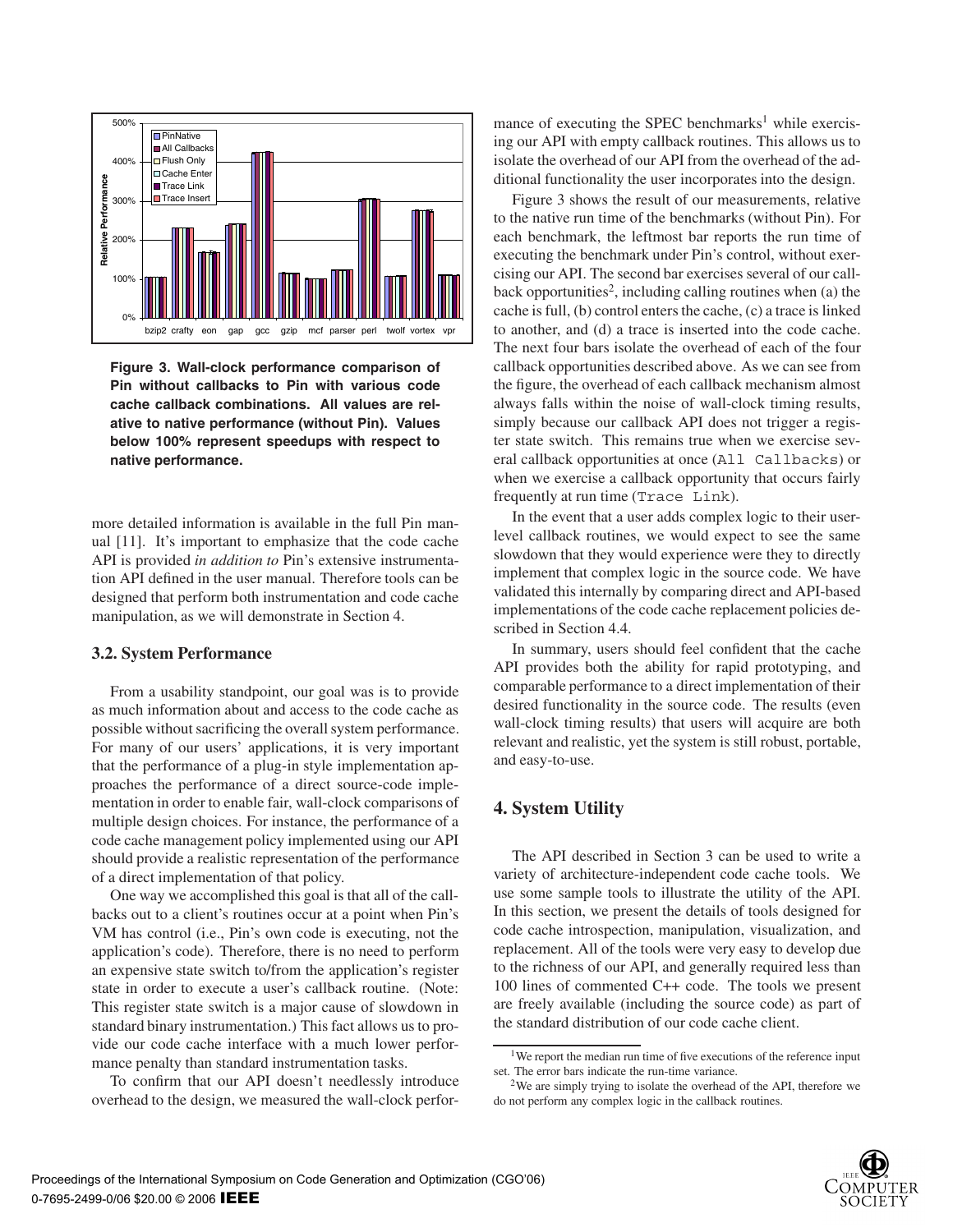

**Figure 4. Code cache statistics of SPECint2000 on four architectures, with IA32 as a baseline.**

# **4.1. Cross-Architectural Code Cache Comparison**

When researching software code caches, it is necessary to understand the actual contents of the code cache. Our interface takes this one step further, and allows a user to compare code cache contents across four architectures: IA32, EM64T, IPF, and XScale. This permits researchers to understand the ISA tradeoffs of every design choice. Our first sample tool compares code caches across the four architectures in terms of the final unbounded code cache size, the number of traces and exit stubs generated, the average instruction length of a trace, and the number of times the system patches trace branches to link to other traces. The tests were performed using the SPECint2000 benchmarks with the training input set to allow a fair comparison with the XScale system, which does not have sufficient memory to execute the reference input set. (The reference inputs result in similar conclusions for the remaining architectures.)

As we can see from Figures 4–5 the code cache behavior on one architecture is not necessarily indicative of the behavior on another architecture, despite the fact that the same dynamic instrumentation system was used to perform the study. As we move to 64-bit architectures, such as EM64T and IPF, we see that code cache pressure increases. This is indicated in Figure 4 by the 2.6X and 3.8X code cache expansion on IPF and EM64T, respectively, as compared to IA32. Furthermore, we see that more code is generated on EM64T than on IA32. There are a number of contributing factors. First, the instruction encoding is less dense for 64 bit ISAs. Second, the larger number of registers gives Pin more freedom to do code expanding optimizations.

In Figure 5, we see that traces on IPF are much longer. This is expected because of the padding nops required by instruction bundling and the aggressive use of speculation. We can validate this using the code cache API by inspecting the instructions after they are inserted into the code cache to measure the number of nops and use of predication.



**Figure 5. Trace statistics on four architectures averaged across SPECint2000.**

#### **4.2. Self-Modifying Code Handler**

Self-modifying code is a challenge to handle efficiently in a dynamic translator [6, 12]. The problem occurs when an application executes some code, modifies it, and then executes the new code at the same address. After the first execution, a dynamic translator will save a copy of the code in its code cache. When the modified code is executed, the dynamic translator must detect that the code it has in its cache is no longer valid. Without any detection, it will continue to execute the old code and the program will eventually fail.

Several mechanisms have been proposed to detect selfmodifying code such as write-protecting code pages, checking store addresses, and inserting extra code to check that instruction memory has not changed. Access to source code and an intimate understanding of the code generation system is typically required to study solutions for selfmodifying code. By combining an instrumentation and cache control API, it is possible to implement a simple solution in 15 lines of code. In Figure 6, we show the code written by one of our users. The function InsertSmcCheck is the instrumentation function which is passed a list of instructions in the trace. While an instrumentation function typically inserts calls to count basic block executions or record the effective address for a memory reference, this particular function makes a copy of the original instructions in the trace and inserts a call to DoSmcCheck, passing it the address in memory of the instructions and the saved copy. When the trace is executed, it calls DoSmcCheck. This function compares the current contents of the instruction memory against the saved copy. If it has changed, it invalidates the cached copy of the trace and uses PIN\_ExecuteAt [24] to re-invoke the trace. Note that this example is just a demonstration – it does not handle a trace that overwrites its own code (after the check) or multithreading.

It is also possible to study mechanisms that use page

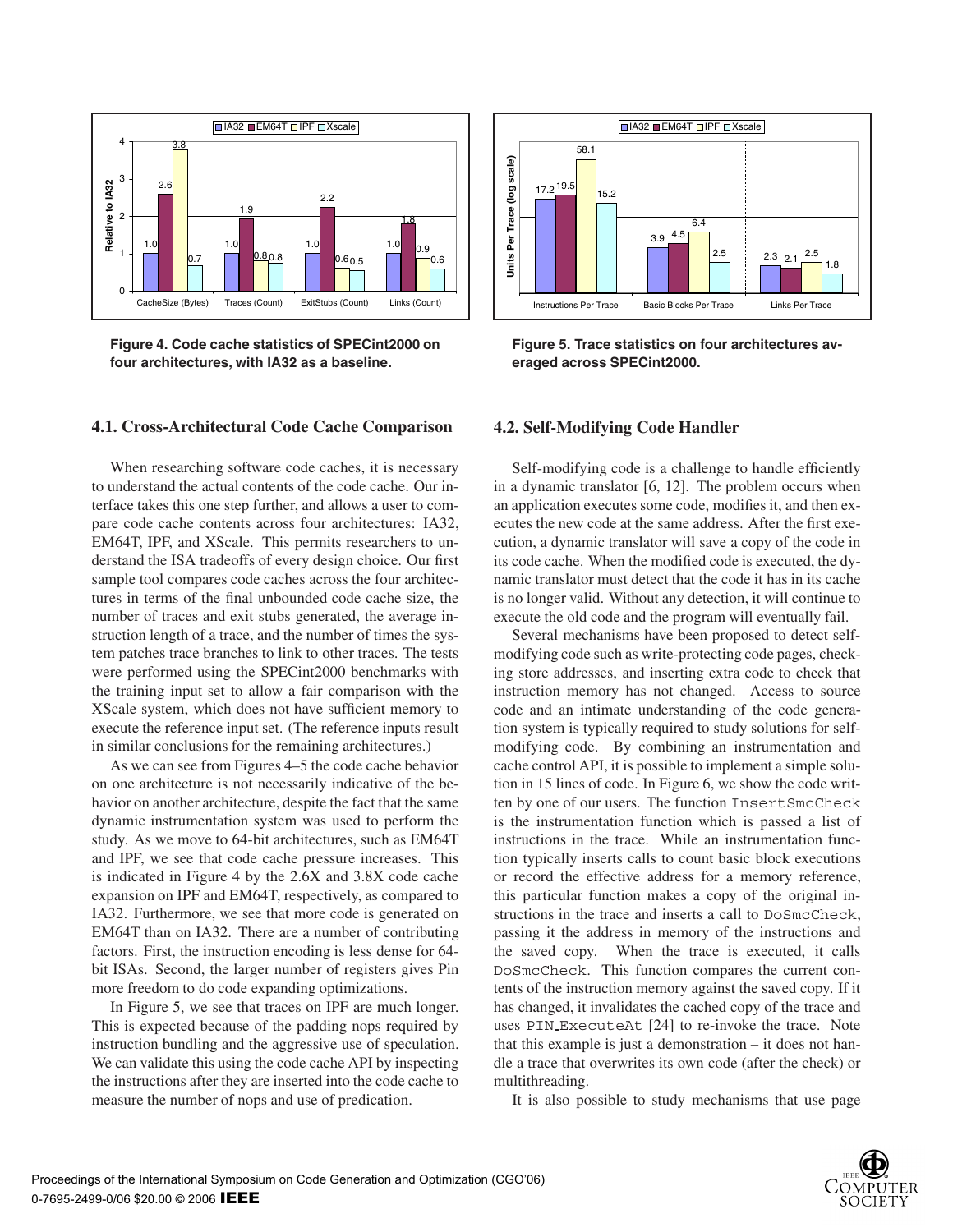```
Self-Modifying Code Handler
void main (int argc, char **argv)
{
  PIN Init(argc, argv);
  TRACE_AddInstrumentFunction(InsertSmcCheck,0);
  PIN_StartProgram(); // Never returns
}
// Pin calls this function every time a new trace is
   encountered
void InsertSmcCheck ()
{
  traceAddr = (VOID *)TRACE Address(trace);
  traceSize = TRACE Size(trace);
  traceCopyAddr = malloc(traceSize);
  if (traceCopyAddr != 0)
  {
    memcpy(traceCopyAddr, traceAddr, traceSize);
    // Insert DoSmcCheck call before every trace
    TRACE_InsertCall(trace,
          .<br>IPOINT_BEFORE, (AFUNPTR)DoSmcCheck,
          IARG_PTR, traceAddr,
          IARG_PTR, traceCopyAddr,
          IARG_UINT32, traceSize,
          IARG_CONTEXT, IARG_END);
 }
}
// This function is called before every
   trace is executed
VOID DoSmcCheck(VOID * traceAddr, VOID * traceCopyAddr,
                USIZE traceSize, CONTEXT * ctxP)
{
 if (memcmp(traceAddr, traceCopyAddr, traceSize) != 0)
  {
    smcCount++free(traceCopyAddr);
    CODECACHE_InvalidateTrace((ADDRINT)traceAddr);
    PIN_ExecuteAt(ctxP);
  }
}
```
# **Figure 6. A code cache client tool (developed by one of our users) that detects and handles selfmodifying code.**

protections by instrumenting memory management system calls. Mechanisms that watch store addresses can be implemented by instrumenting memory store instructions. Note that the example is architecture independent and allows the writer to focus on the detection mechanism and not the details of managing the cache, inserting extra code, and the idiosyncrasies of the instruction set.

# **4.3. Two-Phase Instrumentation**

Instrumentation is a powerful technique for observing dynamic program behavior, but it can be costly. Collecting a control-flow profile may not reduce the performance of a program significantly, but observing every memory instruction can slow down a program by 25x or more, depending on the amount of work done to process each memory reference. Hardware performance monitors incur much less overhead by sampling, but tools are limited to observing events that the original hardware designers anticipated. Instrumentation allows a tool to inspect all of the architectural state.

Arnold [3] and Hirzel [19] propose using a combination of instrumentation and sampling to get the flexibility of instrumentation and the performance of sampling. They duplicate whole procedures and insert checks to decide whether to execute the instrumented or un-instrumented code. If instrumented code is executed infrequently, the cost is dominated by the overhead of the checks, not the instrumentation.

Dynamic compilation systems use a simpler, but more limited technique called two-phase compilation [5, 7, 23]. In the first phase, the compiler inserts instrumentation to count execution. When the instrumentation routines indicate that a trace or routine is hot, it is recompiled with optimization and no instrumentation. In this section we show how cache control in an instrumentation system can be used to implement two-phase instrumentation, greatly improving the instrumentation performance. In two-phase instrumentation, all traces initially have heavyweight instrumentation. When a trace is known to be hot, it is recompiled without instrumentation.

The goal of our two-phase instrumentation tool is to observe a memory address stream to find the addresses of instructions that are likely to reference global data. The information can be used for an optimization in a static compiler that speculatively keeps global variables in registers. In the baseline case, we check addresses for the entire run of the program. Memory instructions are instrumented to store their effective address in a buffer, and the buffer contents are processed when full. A conservative static analysis is used to eliminate the instrumentation of instructions that are known to touch only stack or global data.

As can be seen from the data series labeled full in Figure 7, the slowdown for programs with full profiling varies from no overhead to as much as 14.9x slower with an average of 6.2x (520%). Two phase instrumentation is implemented by instrumenting traces to observe memory references and count executions. When the count exceeds a threshold, the trace expires and we invalidate the trace from the code cache (similar to the self-modifying code example). On the next execution of the trace, it is retranslated with no instrumentation. Eventually, all frequently executed traces are uninstrumented, running at full speed. In Figure 7, the data series labeled 100 shows the slowdown for program with two-phase instrumentation and a threshold of 100 executions. The maximum slowdown has been reduced to 5.9x with an average of 2.0x.

An assumption in two-phase instrumentation is that the early behavior is a good predictor for the entire execution of the program. For varying thresholds, we measured how well the early executions of a trace predict the behavior of the full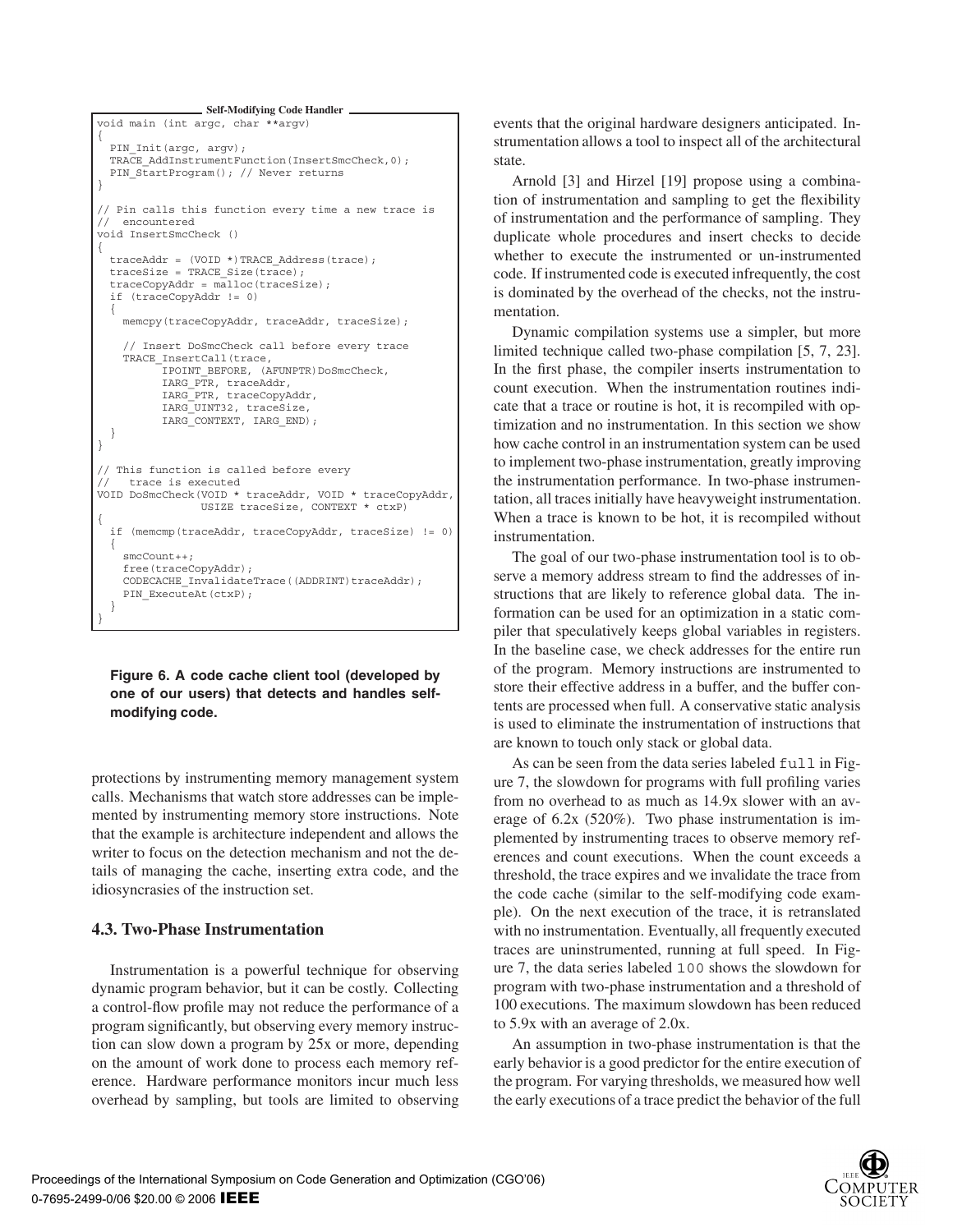

**Figure 7. Memory profiling slowdown comparison of full-run profiling and two-phase profiling with a threshold of 100.**

program. In Table 2, we see that on average 5% of dynamic references were incorrectly predicted to be unaliased with global data (false positive). The average error is misleading because one program (wupwise), has 100% error, but all other programs have a maximum error of 0.25%. Table 2 also shows that false negatives are rare as we find almost all of the unaliased references. Finally, we use the code cache API to measure the size of the expired traces. The results in Table 2 indicate that typically 1/3 of the code that is executed at least once exceeds the execution threshold and is discarded. This is a good indicator of the cost for twophase instrumentation as most of the time overhead comes from the extra compilation of expired traces.

Converting a full program profiler into a two-phase profiler adds about 30 lines of C code to the tool. (The full source code for the two-phase profiler is distributed with the API. For brevity, we do not include it in this paper.) At the head of the trace, we insert a call to decrement the per-trace counter. When the count reaches zero, we call CODECACHE InvalidateTrace to remove the instrumented trace from the cache and record that this address has expired. The next time the code is executed, it is not found in the code cache, causing a new trace to be fetched. The instrumentation tool notes that the trace has expired, and chooses not to instrument it.

Arnold-Ryder and bursty sampling have the potential to be more accurate with lower overhead. However, it also requires duplicating all the code and finding the proper places to switch between instrumented and uninstrumented copies, which makes it harder to implement and generalize. Our experience with a publicly available tool with a large user community [21] is that the accuracy and overhead of phased instrumentation is sufficient for many tasks, and the simplicity of implementation makes it a tractable technique. For users that need the higher accuracy, we are investigating simple extensions to the code cache API to support the presence of multiple versions of a trace in the code cache

|                   | 100   | 200   | 400      | 800   | 1600  |
|-------------------|-------|-------|----------|-------|-------|
| speedup over full | 3.34  | 3.31  | 3.23     | 3.29  | 3.24  |
| false negative    | 2.59% | 1.07% | $1.06\%$ | 0.86% | 0.82% |
| false positive    | 5%    | 5%    | 5%       | 5%    | 5%    |
| expired traces    | 38%   | 37%   | 35%      | 33%   | 31%   |

**Table 2. Performance and accuracy of two-phase profiling with varying thresholds.**

at a given time, and techniques for dynamically selecting between the versions at run time.

#### **4.4. Code Cache Replacement**

Like most caching problems, code caches have several capacity and consistency issues that result in the need for a cache management policy. Earlier studies have shown that the code expansion exhibited in code caches results in a significant motivation for bounding the size of a code cache [17, 18], particularly when executing large interactive applications. An equally pressing motivation results from dynamically-loaded and -unloaded libraries, self-modifying code, and multi-threaded applications that result in consistency issues and require the removal of stale translations from the code cache.

Several code cache replacement algorithms have been proposed that focus on maintaining the application's current working set in the code cache while minimizing code cache maintenance overhead. All such investigations have required access to the source code of the dynamic binary transformation system, therefore the domain has been restricted to a few researchers. Unless the system has been designed with a user-interface to the code cache in mind, access to the source code isn't always the best solution for investigating code caches. The assumptions of the code cache are often tightly integrated into the design in unseen ways.

As mentioned earlier, a compelling motivation for our code cache plug-in interface is that it is the first to allow users to implement a complete, custom code cache replacement policy without the need to access the source code of the dynamic transformation system. This motivation is even more compelling by noting that of the dozen or so dynamic transformation systems listed in Section 2.1, very few are open source and readily available.

Some of the more common cache management policies include *flush-on-full*, first-in first-out *(FIFO)*, and least-recently used *(LRU)*. Figure 8 shows the code necessary to implement a standard flush-on-full code cache replacement policy, and illustrates the interface's ease-of-use. As shown in the figure, only two API calls were needed (CODECACHE CacheIsFull and CODECACHE FlushCache) to implement this policy aside from the boilerplate Pin instrumentation routines: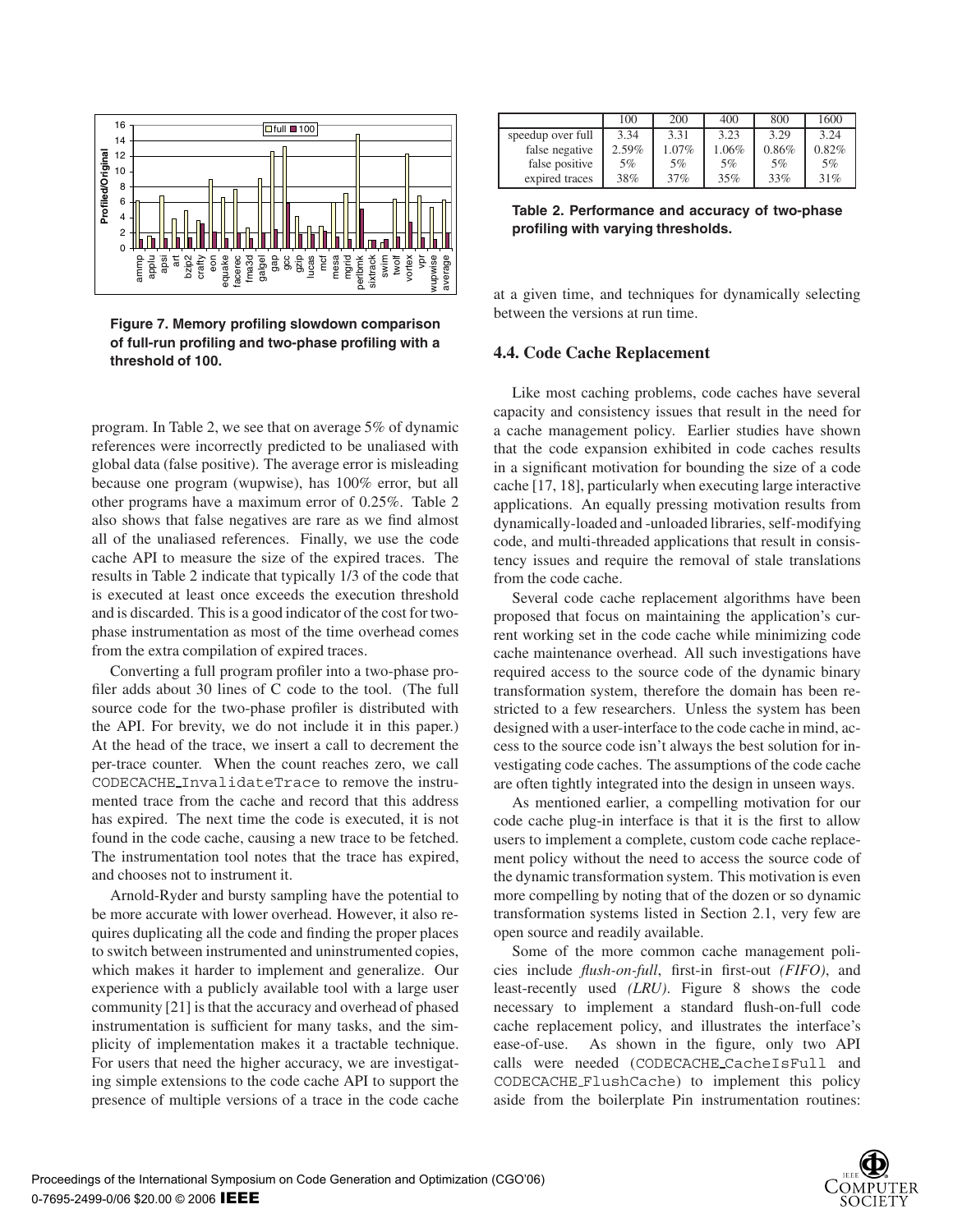```
Full Code Cache Flush
void main (int argc, char **argv)
{
   PIN_Init(argc, argv);
    CODECACHE_CacheIsFull(FlushOnFull);
    PIN StartProgram(); // Never returns
}
void FlushOnFull ()
{
    CODECACHE_FlushCache();
}
```
**Figure 8. Sample code for a flush-on-full code cache replacement policy implemented as a plugin utility using our API. When the code cache signals that it is full, this routine flushes the entire code cache.**

PIN\_Init and PIN\_StartProgram. When executed, this code will *override* the default mechanisms already implemented in Pin.

Moving to a slightly more sophisticated cache policy, Figure 9 shows the code necessary to implement the medium-grained FIFO replacement policy proposed by Hazelwood and J. Smith [16]. This policy deletes an entire cache block (containing numerous traces) at a time. This policy results in an improved cache miss rate compared to flush-on-full (because there are more traces residing in the code cache on average), without the high invocation count and link repair overhead of a fine-grained trace-at-a-time flush policy. Again, we see that the implementation is extremely straightforward (only one more API call than the previous policy) because the system takes care of all directory updates and link repairs behind the scenes.

The TraceInvalidate mechanism makes it straightforward to implement a pure FIFO replacement policy, while the instrumentation API makes it straightforward to compute hit rates and implement LRU by inserting counter code into the traces that execute. More sophisticated policies that take into account threading simply require the use of our high-water mark detection API, which allows the system to initiate the flushing process early enough to allow threads the opportunity to phase themselves out of the old code before freeing the associated code cache memory.

# **4.5. Code Cache Visualization**

For many applications, insight can be gained by visualizing the contents and structure of the code cache. To this end, we developed a code cache visualization tool, shown in Figure 10. The *Code Cache GUI* is a graphical tool for browsing and manipulating the content of the code cache. Internally, this tool has been used for debugging, tuning,

```
Medium-Grained FIFO Implementation
void main (int argc, char **argv)
{
   PIN Init(argc, argv);
   CODECACHE_CacheIsFull(FlushOldestBlock);
   PIN StartProgram(); // Never returns
}
void FlushOldestBlock ()
{
   static int nextBlockId = 1;
   CODECACHE_FlushBlock(nextBlockId++);
}
```
**Figure 9. Sample code for a medium-grained FIFO replacement policy. When the code cache signals that it is full, this routine flushes the oldest cache block (which contains multiple traces).**

and verification of Pin's code cache and the algorithms and policies associated with it.

The tool intercepts code cache events such as the creation of a new trace and renders the information in a graphical form. A user can browse this information interactively and also trigger actions such as cache flushes.

As can be seen from the screenshot in Figure 10, the main window is subdivided into five areas. From top to bottom there is (1) a status line (2) a trace table (3) individual trace information (4) code cache actions, and (5) breakpoints.

The *Status Line* area shows various summary statistics for the traces currently residing in the code cache. The *Trace Table* lists the main characteristics of all (or a subset of) the traces in the code cache. For each trace it displays information such as the trace ID, the original address, the code cache address, the trace size, the originating function name, etc., and it is possible to sort the table by any of these criteria. The *Individual Trace* area allows you to inspect and/or flush a particular trace from the code cache. The *Cache Action* area is a collection of actions affecting the entire code cache, e.g. flushing the entire code cache or writing all the traces into a file which can later be reread. (It is possible to reload a code cache log file back into the GUI for offline investigation.) Finally, the user can specify various breakpoints either symbolically or by address, which, when hit, will cause the tool to stop processing further traces and effectively stall the instrumented application.

# **4.6. Dynamic Optimizations**

The code cache API can also be used to supplement the functionality of existing dynamic optimizers. As a demonstration, we wrote a simple tool to dynamically optimize programs that do integer divide by powers of two. In the first phase of program execution, we do value profiling of

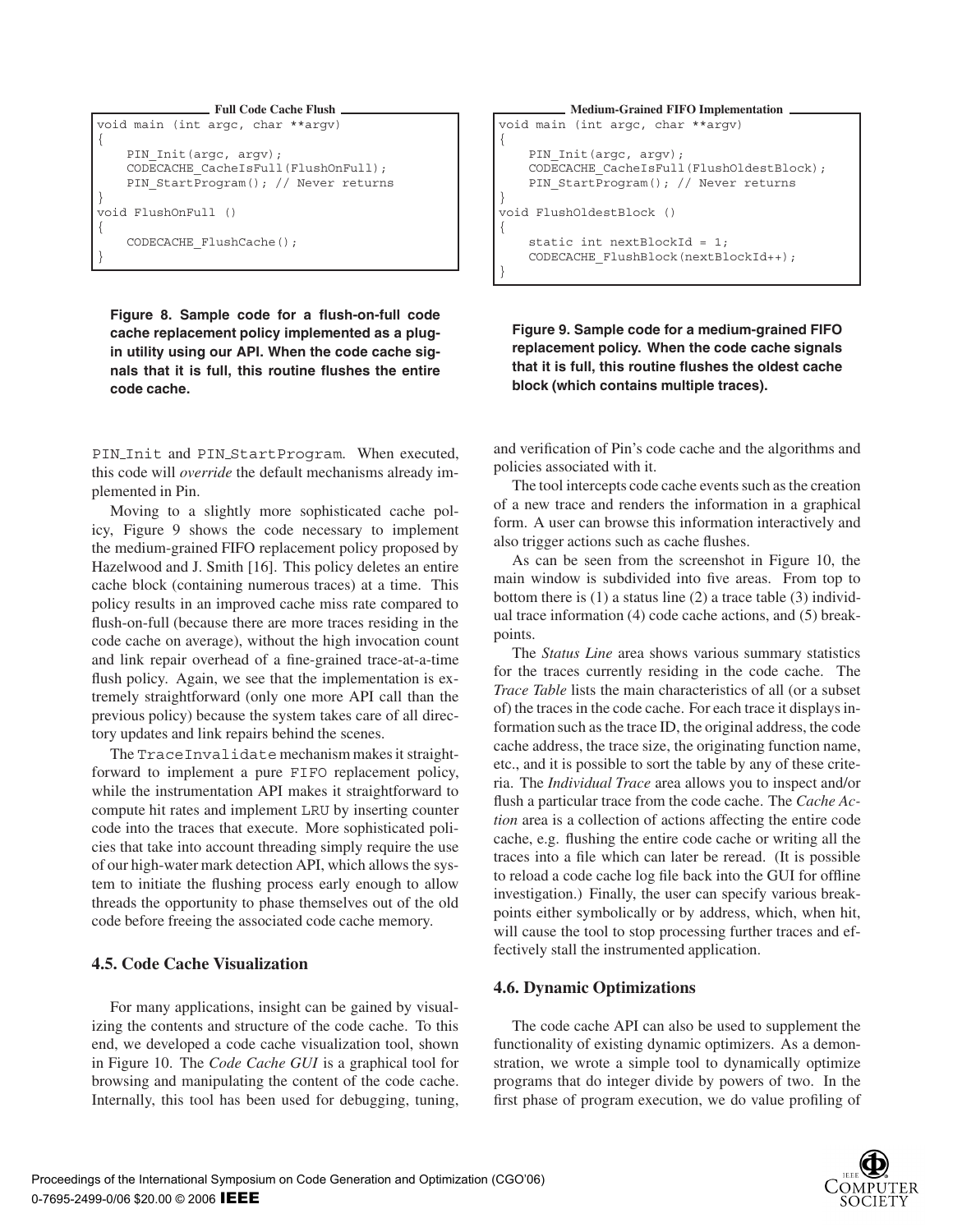| #traces: 3327 #bbl: 14038 #ins: 62065 codesize: 196779<br>plain |                     |                |  |               |    |                       |           |         | Refresh Display                |                                                                                                                                  |                       |                             |             |                       |
|-----------------------------------------------------------------|---------------------|----------------|--|---------------|----|-----------------------|-----------|---------|--------------------------------|----------------------------------------------------------------------------------------------------------------------------------|-----------------------|-----------------------------|-------------|-----------------------|
| id                                                              |                     | type orig addr |  | #n cache addr |    | #bbl #ins $\triangle$ | code hibr |         | stub routine                   | in-edges                                                                                                                         |                       | out-edges                   |             |                       |
| 6489                                                            |                     | 0x400d6779     |  | 2 0x780c1b78  | 6  | 130                   | 398       | 393     | 360 offtime                    | ${6487}$                                                                                                                         |                       | ${6491}$                    |             |                       |
| 1356                                                            |                     | 0x4000b2f0     |  | 20x78032696   | 11 | 92                    | 419       | 297     |                                | 660 dl relocate ot {1352,1348,1342}                                                                                              |                       | {1358,1360,1360,1362,1388}  |             |                       |
| 1204                                                            |                     | 0x40009711     |  | 2 0x78024f74  | 22 | 89                    |           | 365 360 | 656 dl lookup ver {1202}       |                                                                                                                                  |                       | (1206,1208,1246,1266,1330,1 |             |                       |
| 1266                                                            |                     | 0x40008f21     |  | 2 0x78030ea4  | 22 | 89                    |           | 327 316 | 656 dl lookup_syn {1204}       |                                                                                                                                  |                       | ${1268, 1270, 1338}$        |             |                       |
| 2747                                                            |                     | 0x400b1816     |  | 2 0x78054371  | 17 | 88                    |           | 324 281 | 952 strtok                     | ${2745}$                                                                                                                         |                       | {2749,2749,2749,2751,2753,2 |             |                       |
| 1390                                                            |                     | 0x4000b3b1     |  | 20x78033001   | 12 | 87                    | 376       | 87      | 720 dl relocate ot {1388,1352} |                                                                                                                                  |                       | ${1360, 1362}$              |             |                       |
| 508                                                             |                     | 0x4000c89e     |  | 2 0x78011301  | 13 | 87                    |           | 315 173 |                                | 780 dl map objec {506,506,506,506}                                                                                               |                       | ${510,512,981}$             |             |                       |
| 1016                                                            |                     | 0x400027a3     |  | 2 0x78022b87  | 12 | 86                    |           | 370 359 | 656 dl main                    | ${1014}$                                                                                                                         |                       | {1018,1020,1022,1022}       |             | $\mathbf{r}$          |
| $\blacksquare$                                                  |                     |                |  |               |    |                       |           |         |                                |                                                                                                                                  |                       |                             |             | $\blacktriangleright$ |
| Individual Trace                                                |                     |                |  |               |    |                       |           |         |                                |                                                                                                                                  |                       |                             |             |                       |
| id 1204                                                         |                     |                |  |               |    |                       |           |         |                                | -  [0x78024f74, 365, 360] (0x40009711,_d _lookup_versioned_symbol) i:{1202} o:{1206,1208,1246,1266,1330,1330,1330,1339,133 Flush |                       |                             |             |                       |
| <b>Trace Cache</b>                                              |                     |                |  |               |    |                       |           |         |                                |                                                                                                                                  |                       |                             |             |                       |
|                                                                 |                     |                |  |               |    |                       |           |         |                                |                                                                                                                                  | Save As: dump.1.trace |                             | Print Stats | Flush                 |
|                                                                 | <b>Break Points</b> |                |  |               |    |                       |           |         |                                |                                                                                                                                  |                       |                             |             |                       |

**Figure 10. Screen shot of a code cache visualization tool that is driven by our plug-in interface.**

the operands of integer divide instructions. In the next phase, we remove the instrumentation and strength reduce divides with frequently occurring divisors, e.g.  $(a/d)$  becomes  $(d == 2)$  ?  $(a \gg 1)$  :  $(a/d)$ .

One of our users has also implemented a multi-phase optimization for prefetching. The tool begins by profiling for hot traces. When discovered, the traces are then invalidated and re-instrumented to profile for strided memory references. Finally, in the third phase, traces are regenerated to include prefetches with the appropriate stride.

# **4.7. Tool Summary**

The sample uses of our code cache interface described in this section provide a feel for the utility and ease-of-use of our system. Each tool will execute on four architectures<sup>3</sup> and three operating systems. All of the tools were implemented using less than 100 lines of C++ code, with the exception of the Code Cache Visualization Tool, which also included about 500 lines of Python code for rendering and formatting the GUI. All of the sample applications are currently shipped with our code cache interface.

Transparent access to an executing application via a code cache is a very powerful opportunity. Just as ATOM opened the doors for many new opportunities in computer architecture and compiler research 10 years ago, exposing the code cache via a well-defined API could enable a similar level of creative applications. The examples presented in this section only scratch the surface of possible applications.

# **5. Conclusions**

Code caches are vital to the performance of any dynamic binary transformation system, but they also present a unique opportunity to access the instructions and state of an executing application. In the past, code cache investigations have been hindered by the need for a general framework that exposes the details of a code cache in a real system. This paper addresses that need and introduces a low-overhead but highly functional API for accessing and altering the details of the code cache in the Pin binary instrumentation system. We demonstrated the utility of this API by using it to perform an architectural comparison of code caches, to handle self-modifying code, to investigate two-phase instrumentation, to develop a code cache visualization GUI, and to implement several code cache replacement algorithms. Furthermore, we showed that implementing code cache replacement policies using our API approaches the performance of a direct implementation, without the need for access to or an understanding of the source code of Pin.

# **Acknowledgments**

We would like to thank Geoff Lowney and the rest of the Intel Pin team for their support and input to our API design. We also thank Robert Muth for his code cache visualization tool and his contribution to an earlier draft of this paper. We'd also like to acknowledge Alex Skaletsky for his selfmodifying code handler and John Pieper for his prefetch optimizer. Finally, we thank the anonymous reviewers for their helpful feedback.

<sup>&</sup>lt;sup>3</sup>Pin supports all four Intel architectures, yet those architectures are different enough to provide insight into other existing or new architectures.